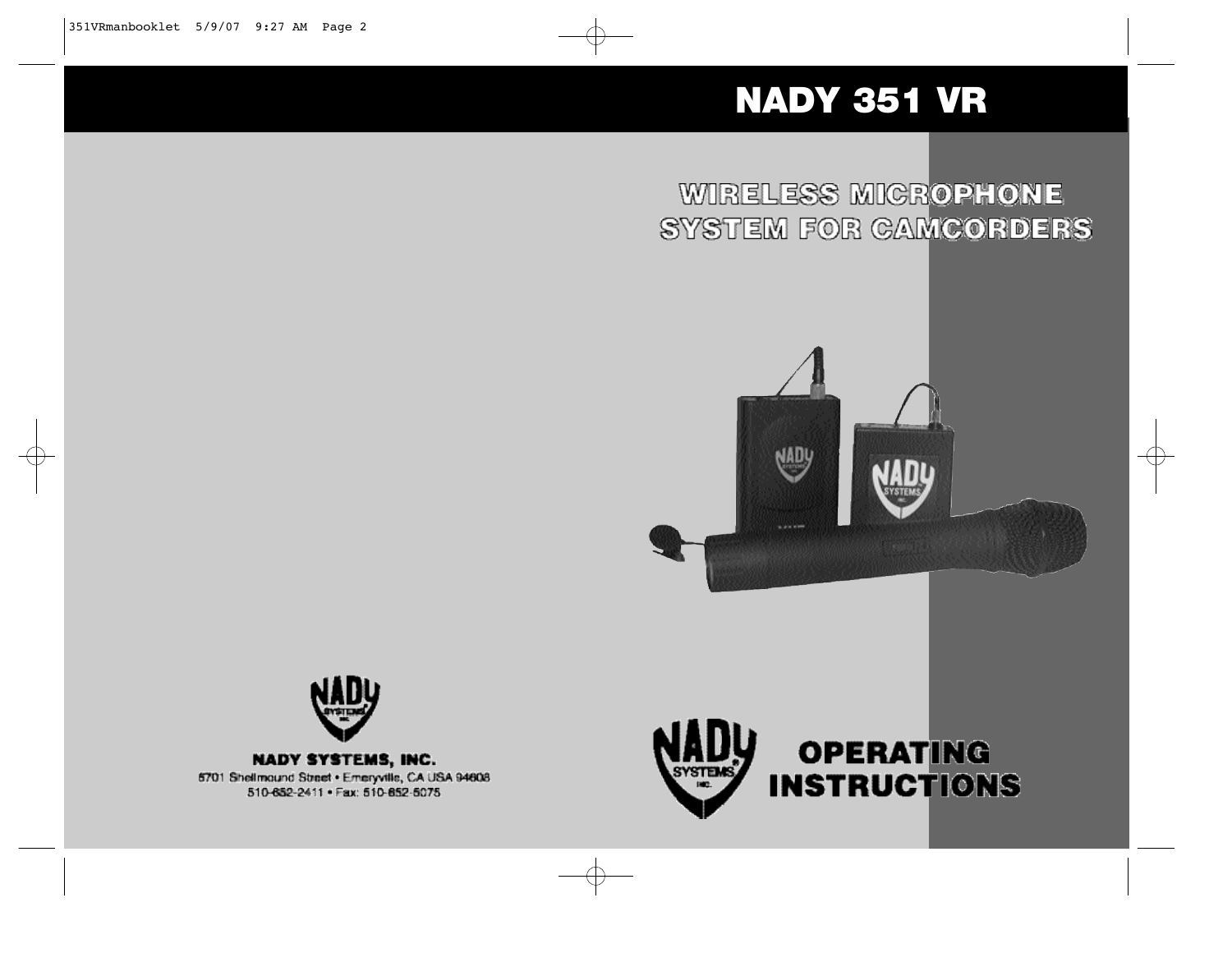# *S P E C I F I C AT I O N S*

#### **Overall System Performance**

#### **351 VR Receiver**

| Mute adjust, Audio output level adjust                                                   |
|------------------------------------------------------------------------------------------|
|                                                                                          |
|                                                                                          |
| LED Indicators "TX" on; "LOW BATT": unit "ON" (single flash), Low Battery Alert (steady) |
|                                                                                          |
|                                                                                          |
|                                                                                          |
|                                                                                          |

#### **WLT Lavalier Bodypack Transmitter**

| lavalier mic or unidirectional head worn mic, with phantom power. |
|-------------------------------------------------------------------|
|                                                                   |
|                                                                   |
|                                                                   |
|                                                                   |
|                                                                   |
|                                                                   |

#### **WHT Handheld Microphone Transmitter**

# *S e rvice for your Nady Wi reless System*

**(U.S.)** Should your wireless system require service, please contact the Nady Service Department via telephone at (510) 652-2411 or e-mail to service @ nad y.com for a Return Authorization (R/A) Number and a service quote (if out of warranty). Make sure the R/A Number is clearly marked on<br>the outside of the package and enclose a cashier's check or money order (if not prepaid with a credit card). Ship the unit prepaid to: Nady Systems, Inc., Service Department, 6701 Shellmound Street, Emery ville, CA 94608. Include a brief description of the problem you are experiencing.

# The warranty card enclosed with this system contains additional valuable warranty and<br>service information. Keep it in a safe place for possible future reference. Do not attempt to **s e rvice this unit yo u rself as it will void the warranty.**

**(International)** For service, please contact the Nady distributor in your country through the dealer from whom you purchased this product.

# TABLE OF CONTENTS

Thank you for purchasing a Nady 351 VR wireless camcorder microphone system—and congratulations on your choice. The 351 VR operates on longrange interference-free VHF high band frequencies. It also utilizes a patented companding noise reduction system for excellent dynamic range (120 dB) and hiss-free performance. The 351 VR will make a tremendous difference in your videos, adding professional quality audio to every production.

# *Using this Manual*

Please read these instructions completely before operating your unit. This booklet gives instructions for the operation of the Nady 351 VR wireless system which consists of a wireless receiver, an audio cord to connect the receiver to your camcorder, and a wireless microphone transmitter-either the WLT lavalier or Nady WHT handheld.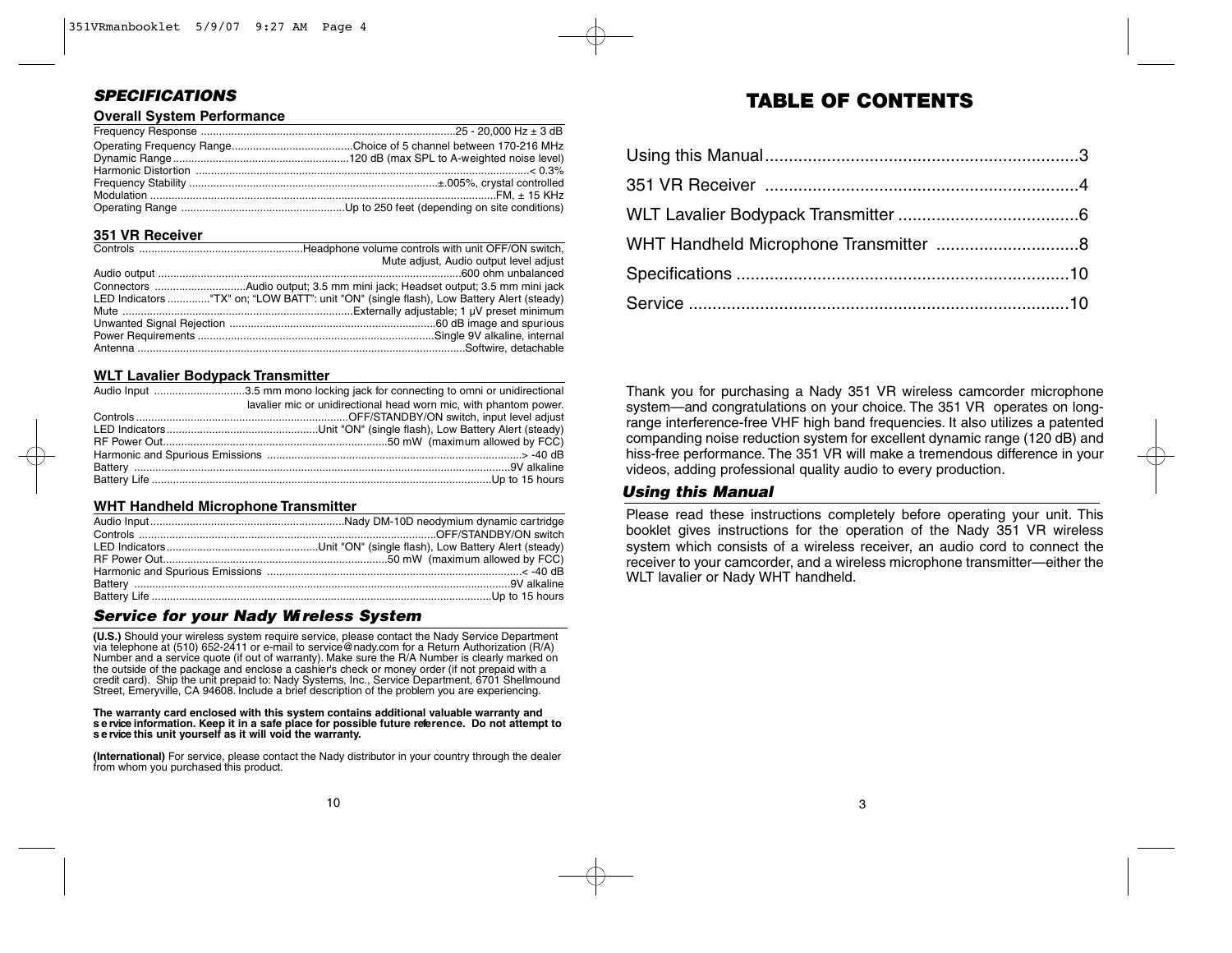# *NADY 351 VR RECEIVER*

- Ultra-compact receiver can be camera mounted or worn on the body (with attached clip).
- Easy hookup to camcorder with supplied connecting cable
- Powered by a 9V Alkaline battery in a convenient "slide open" battery compartment
- LED lights indicate low battery and receiver signal
- Detachable softwire antenna extends from the top of the receiver
- Convenient operation with Output Level and Mute Adjusts, separate 3.5mm Audio Output and Monitor Headphone mini jacks and Headphone Volume thumbwheel control with integrated unit OFF/ON switch

# *Operating Instructions*

#### *Powering the Receiver*

Slide the receiver's battery cover open and place a fresh 9V battery in the **BATTERY COMPARTMENT (1)**, observing the correct polarity. (Although a fresh alkaline battery can last up to 8-10 hours in use in the receiver, in order to ensure optimum performance it is recommended that the receiver battery be replaced after 5 hours use.) Turn the receiver on by rotating the **ON/OFF/VOLUME WHEEL (2)** clockwise. The **LOW BATT LED (3)** will flash briefly, indicating adequate battery strength. If the LOW BATT LED lights during use, replace battery.

#### *Antenna*

When the system is in use, the 351 VR receiver's standard wire Antenna should be fully extended to obtain maximum range.You may also install Nady's optional rubber duck or flexible rubber duck antenna. They all simply screw into the **ANTENNA SOCKET (4)** on top of the receiver.

#### *Mute Adjustment*

In normal operation, the **MUTE CONTROL (5)** on the back of the receiver should be set fully clockwise to the factory preset RF level of 1  $\mu$ V. However, in areas of high RF activity, the mute may need to be adjusted. If, with transmitter off, the receiver's **"TX" LED (6)** flickers or stays on, the MUTE control should be turned counter clockwise until the "TX" LED extinguishes.

When the mute is properly adjusted, the "TX" LED will light only when the system transmitter is turned on. *Note: Turning the MUTE control too far counter clockwise will yield a quieter mute function, but reduce your operating range.*

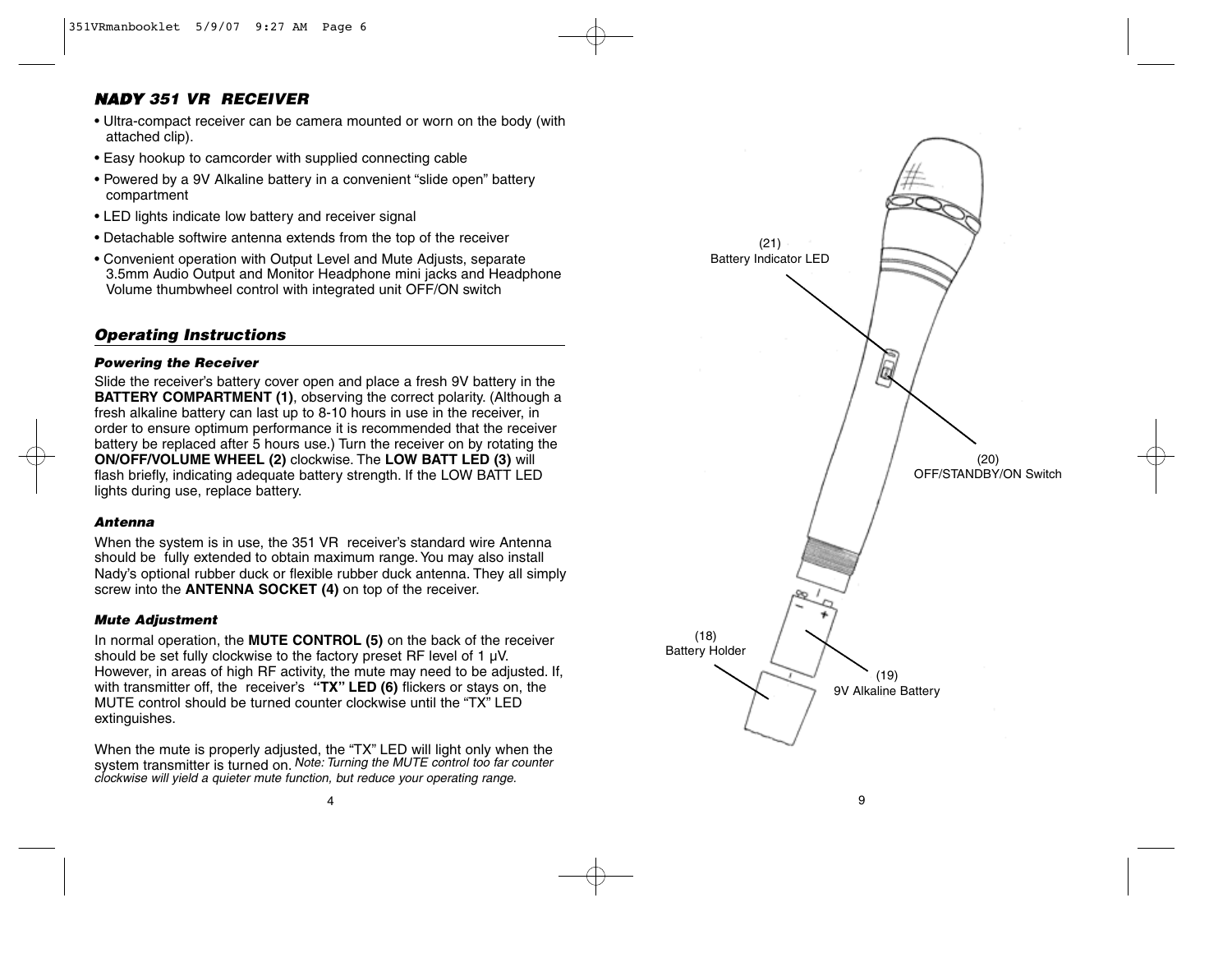# *WHT HANDHELD MICROPHONE TRANSMITTER*

- Features the Nady DM-10D unidirectional neodymium dynamic cartridge for optimum true sound, maximum feedback rejection and minimal handling noise
- OFF/STANDBY/ON switch allows convenient audio muting with the transmitter "ON"
- Low battery LED indicator flashes once for unit "ON"; lights steady for low battery alert

# **Operating Instructions**

1. U n s cw the **BATTERY COMPARTMENT COVER** (18) and remove, exposing the battery holder. Insert a fresh 9V ALKALINE BATTERY (19), observing the correct polarity as marked, and screw the cover back on to the microphone. Make sure the cover is screwed on completely. A fresh alkaline battery can last up to 15 hours in use, but in order to ensure optimum performance, it is recommended that you replace the battery after every 10 hours of use.

2. Turn on the WHT by sliding the **OFF/STANDBY/ON SWITCH (20)** to the S TANDBY position (transmitter on, audio muted) or the ON position (transmitter and audio both on). The **BATTERY INDICATOR LED (21)** will  $q$  i  $q$  a single quick flash, indicating usable battery strength. In the case of a dead or low battery, the LED will either not go on at all or will stay on continuously, indicating that the battery should be replaced with a fresh one. To preserve battery life, turn the transmitter off when not in use.

3 . The microphone is now ready to use. The **TX LED (6)** on the 351 V R receiver should now be lit, indicating a received signal from the transmitter. When ready to speak, slide the transmitter switch to the ON position. *Receiver Volume Control Adjust*

Turn volume control on the 351 VR receiver clockwise to near full gain. Wearing a monitor headset plugged into the receiver's headset jack, speak into the lavalier microphone. Adjust the receiver's volume to a comfortable listening level.

*Note: Microphone elements can easily be destroyed by the buildup of salts and minerals from p e r s p i ration and saliva . It is good practice to put a windscreen on the mic element at all times to protect it.*

#### *Connecting Audio Output*

Plug one end of the audio cable provided into the **AUDIO OUTPUT JACK (7)**. The other end should be plugged into your camcorder.

#### *Connecting Headphone to Monitor*

You can monitor the received signal through headphones, and you will need to monitor to set the transmitter's level trim properly. Any "Walkman" type headsets with a minijack or minijack adaptor can be used, though the signal may be heard in only one ear unless a stereo-to-mono adapter jack is used.

#### *Monitoring through Receiver*

Plug headphones into **HEADPHONE JACK (8)** on the receiver. The **ON/OFF/VOLUME WHEEL (2)** controls volume to the headset. Set the volume to a comfortable level by rotating the volume wheel. You will be able to hear the received signal to the receiver when the system is operational. This is the monitoring method necessary when adjusting the WLT-15 transmitter's microphone input level per page 6.

#### *Monitoring through Camcorder*

Many camcorders allow the user to monitor by providing a headphone jack. If you plug your headphones into the camcorder, you may need to make a simple adjustment on the 351 VR receiver. If the sound you hear is uncomfortably loud or sounds distorted, turn the **AUDIO LEVEL CONTROL**



**( 9 )** on the back of the receiver counter-clockwise until good audio quality is obtained. If volume is too low, turn the **AUDIO** LEVEL **CONTROL** (9) clockwise until you obtain comfortable volume.

#### *Transmitter Set-Up*

After completing the above steps, proceed to instructions for operating the Nady transmitter included with your system.